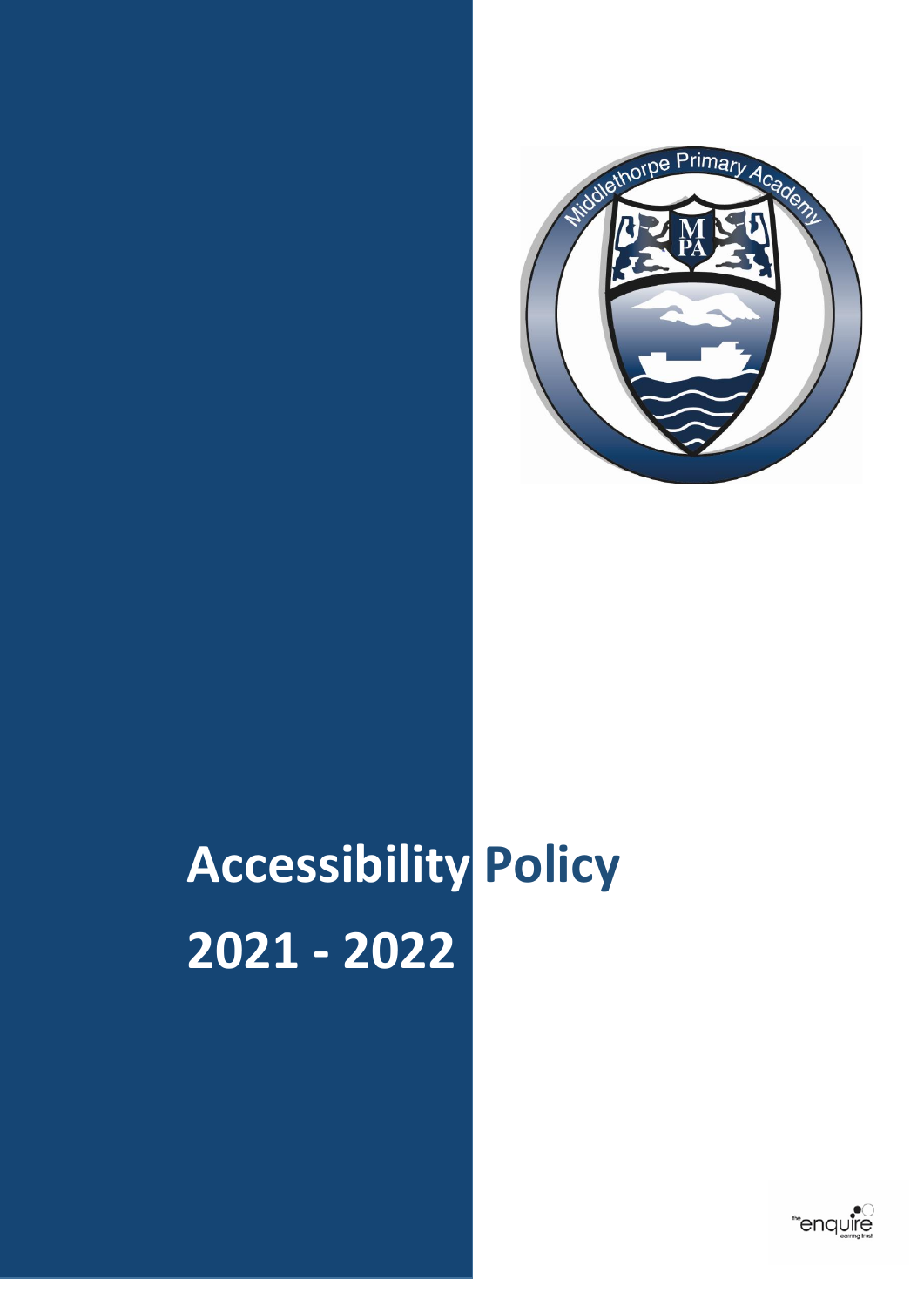# **Accessibility Policy**

This policy outlines the way that Middlethorpe Primary Academy provides access to education for pupils with a disability. A Person has a disability if 'he or she has a physical or mental impairment which has a substantial and long-term adverse effect on his or her ability to carry out normal day to day activities.' (Disability Discrimination Act 1995)

This policy has been set out in accordance with advice outlined in the DFE's 'Accessible Schools: Planning to increase access to schools for disabled pupils'.

Accessibility is addressed under the following six headings:

Admissions Access to Buildings and Classrooms Curriculum Access Informal Curriculum Information for Pupils and Parents Development Targets

## **Admissions**

The Academy Improvement Committee and staff of Middlethorpe Primary Academy support the Special Educational Needs and Disability Act (2001). Therefore, the school is committed to the principles of inclusion, allowing access to education for all children, where this can reasonably be provided. It is important that the Principal is informed of the Special Educational Needs and /or a Record of needs of any child as soon as possible so that the school can discuss appropriate arrangements. This is not later than the beginning of the term preceding a child's entry to school in the Foundation Stage. Where transfers take place, the school is reliant on effective two-way communication with the child's prior school. All cases are considered sympathetically and on an individual basis.

The admission of a child with Special Educational Needs will be conditional upon:

- The parent/carers full disclosure to the school of the child's disability
- Appropriate planning by the school, including requests for additional funding, is dependent on the school having access to all relevant information
- The following procedures set out in any school policies relating to Special Educational Needs
- The availability of appropriate facilities within the school. These include both physical facilities and adequate curricular provision.

#### **Access to Buildings and Classrooms**

All doors into the school building and into each classroom are accessible to wheelchairs. The school is all on one level which makes it accessible for all pupils

#### **Evacuation Procedures**

If required, the school's evacuation procedures will be adapted to meet the specific needs of an individual. Such procedures will be discussed with the pupil and parents as well as on a whole school level so that all staff are aware of any amendments. They will be highlighted in the Individual Learning Plan for the pupil.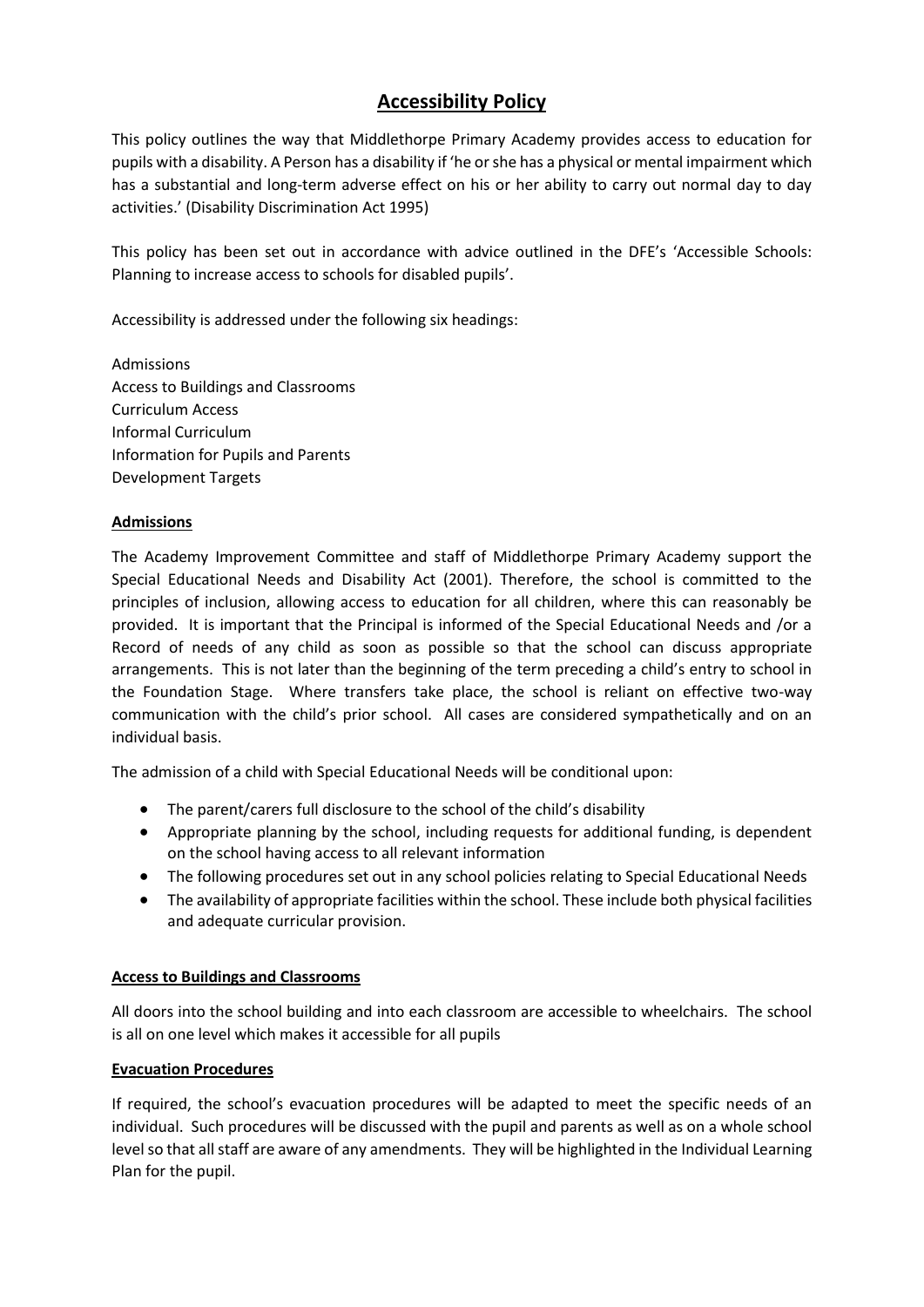## **Curriculum Access: Teaching, Learning and Assessment**

It is the aim of the school that wherever possible, all children will have access to a broad, balanced curriculum that builds upon their experiences.

Middlethorpe Primary Academy has successfully supported children with a range of disabilities, physical, behavioural and learning of varying degrees. These children have been included in both curricular and extra-curricular activities. Approaches are adapted when necessary, based on a full assessment of the needs of the individual child.

Access to the curriculum is a key consideration throughout the school on entry to the school, when crossing Key Stages or when a disability develops. These instances may be long term or temporary and the school plans support accordingly. Each child in this situation will be involved in the construction of an Individual Learning Plan which is formally reviewed each term but reviewed informally as part of an ongoing process. This plan aims to ensure that each child with a disability works toward targets to develop skills to support their inclusion.

Advice is sought from appropriate professionals beyond the school. Support can be provided in a variety of ways through the school's staged intervention strategy outlined in the policy for Special Educational Needs.

- TA support
- Input from specialist teachers
- Technological enhancement
- Adaption of teaching materials
- Specialist support programmes

The school now has a network of computers as well as sets of iPads. This provides access to ICT for all pupils in a variety of locations. Effective use of these facilities can support children with mobility difficulties and sight impairment.

In considering the school timetable the school gives sympathetic consideration to individual needs. The organisation of the classroom is planned for flexibility, considering furniture, resources and seating arrangements in order to facilitate access and learning.

Pupils at Middlethorpe Primary Academy have always been able to participate fully in a wide range of activities offered beyond the classroom, aiming to include children with disabilities wherever possible. These activities include:

- Outdoor education
- Sports
- Music
- Clubs and activities
- Excursions and trips

The suitability of any event and the need for additional support is discussed fully with parents in advance.